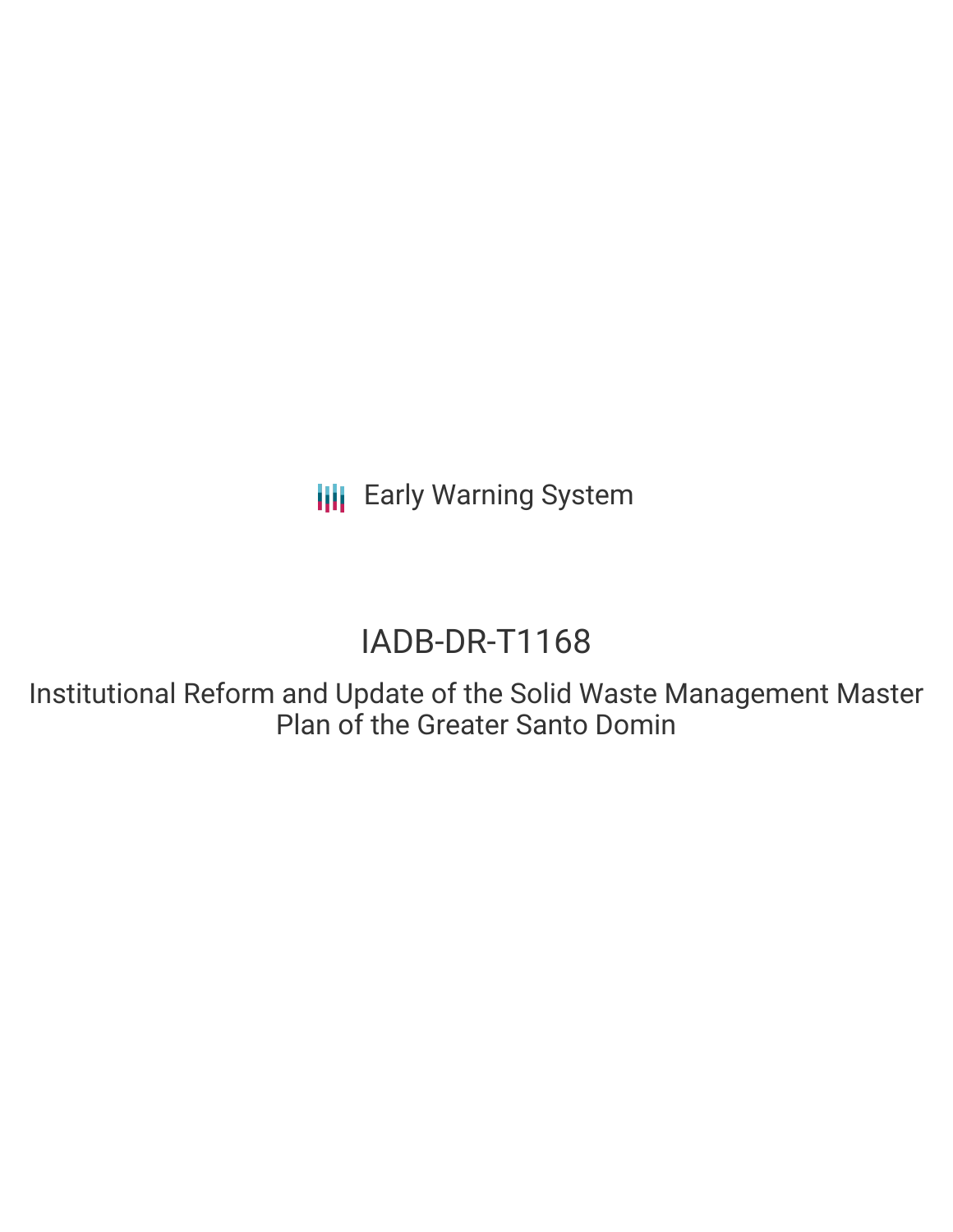

### Early Warning System IADB-DR-T1168

Institutional Reform and Update of the Solid Waste Management Master Plan of the Greater Santo Domin

### **Quick Facts**

| <b>Countries</b>               | Dominican Republic                                                                  |
|--------------------------------|-------------------------------------------------------------------------------------|
| <b>Financial Institutions</b>  | Inter-American Development Bank (IADB)                                              |
| <b>Status</b>                  | Active                                                                              |
| <b>Bank Risk Rating</b>        | C                                                                                   |
| <b>Voting Date</b>             | 2018-07-23                                                                          |
| <b>Borrower</b>                | The technical cooperation will be performed by the Inter-American Development Bank. |
| <b>Sectors</b>                 | <b>Technical Cooperation, Water and Sanitation</b>                                  |
| <b>Investment Type(s)</b>      | Grant                                                                               |
| <b>Investment Amount (USD)</b> | \$ 0.70 million                                                                     |
| <b>Grant Amount (USD)</b>      | \$0.70 million                                                                      |
| <b>Project Cost (USD)</b>      | \$0.78 million                                                                      |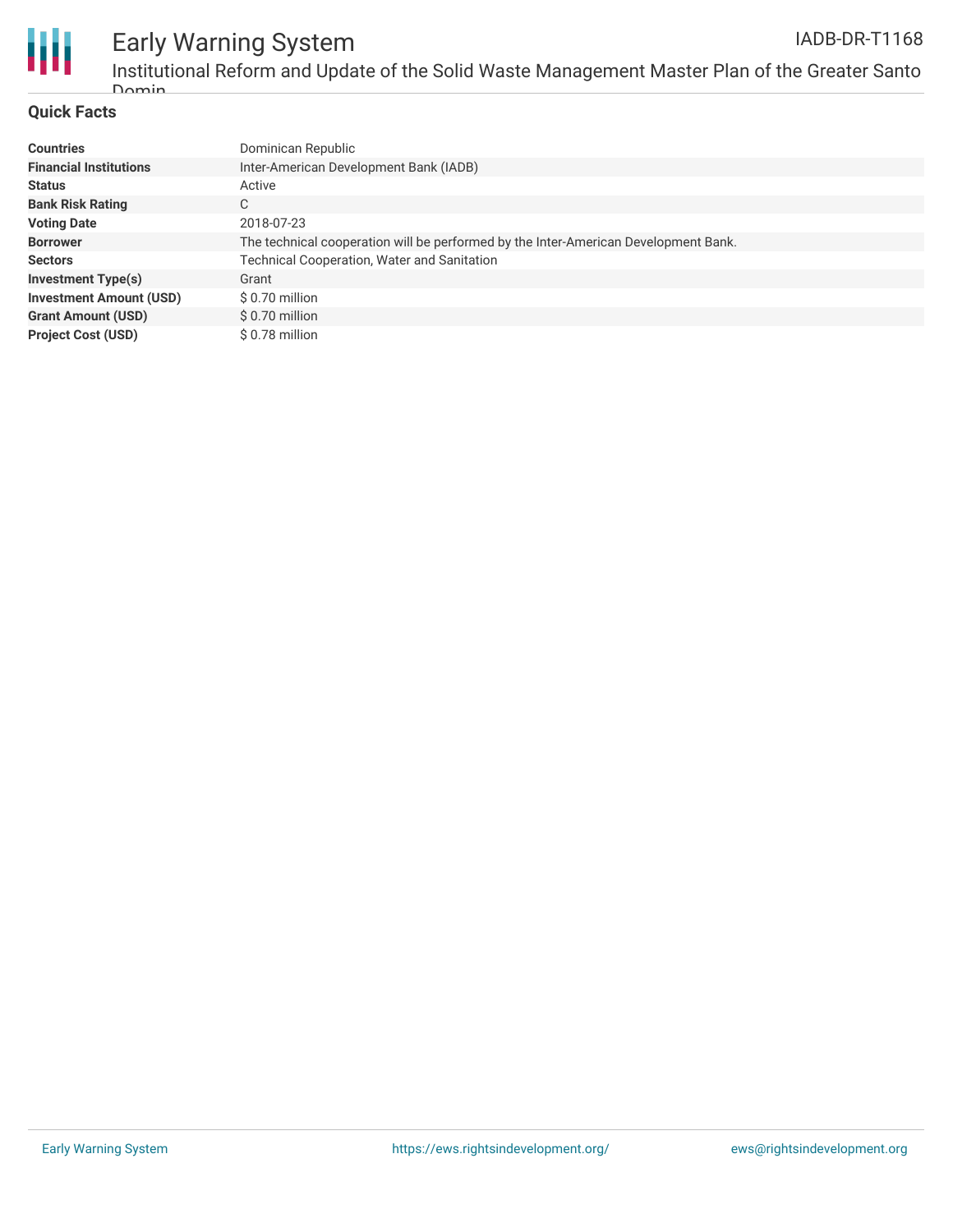

### **Project Description**

According to the Inter-American Development Bank, the objective of this project is to update the information included in the Sollid Waste Management Master Plan so that it can be used to improve conditions on the ground. The project will consist of the following components:

- 1. Support for institutional reform and for the drafting of the new law of solid waste and its regulations
- 2. Update of the Solid Waste Master Plan of the Great Santo Domingo.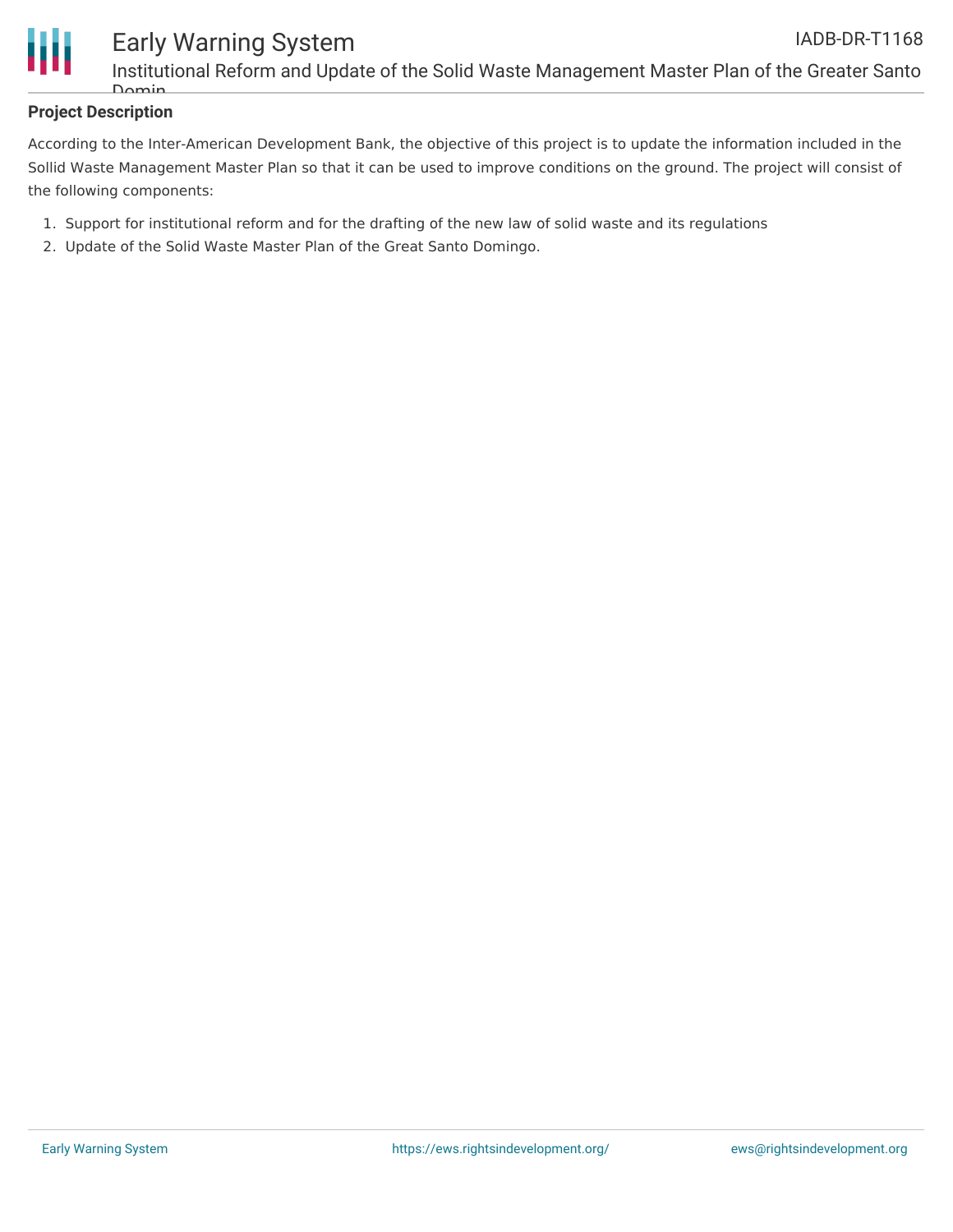

## Early Warning System

Institutional Reform and Update of the Solid Waste Management Master Plan of the Greater Santo  $\Gamma$ 

### **Early Warning System Project Analysis**

As a technical cooperation, the Inter-American Development Bank has determined that the research and plans will not impact inhabitants. However, should the plans be used, they would have a direct affect on the lives of those living in the selected municipalities.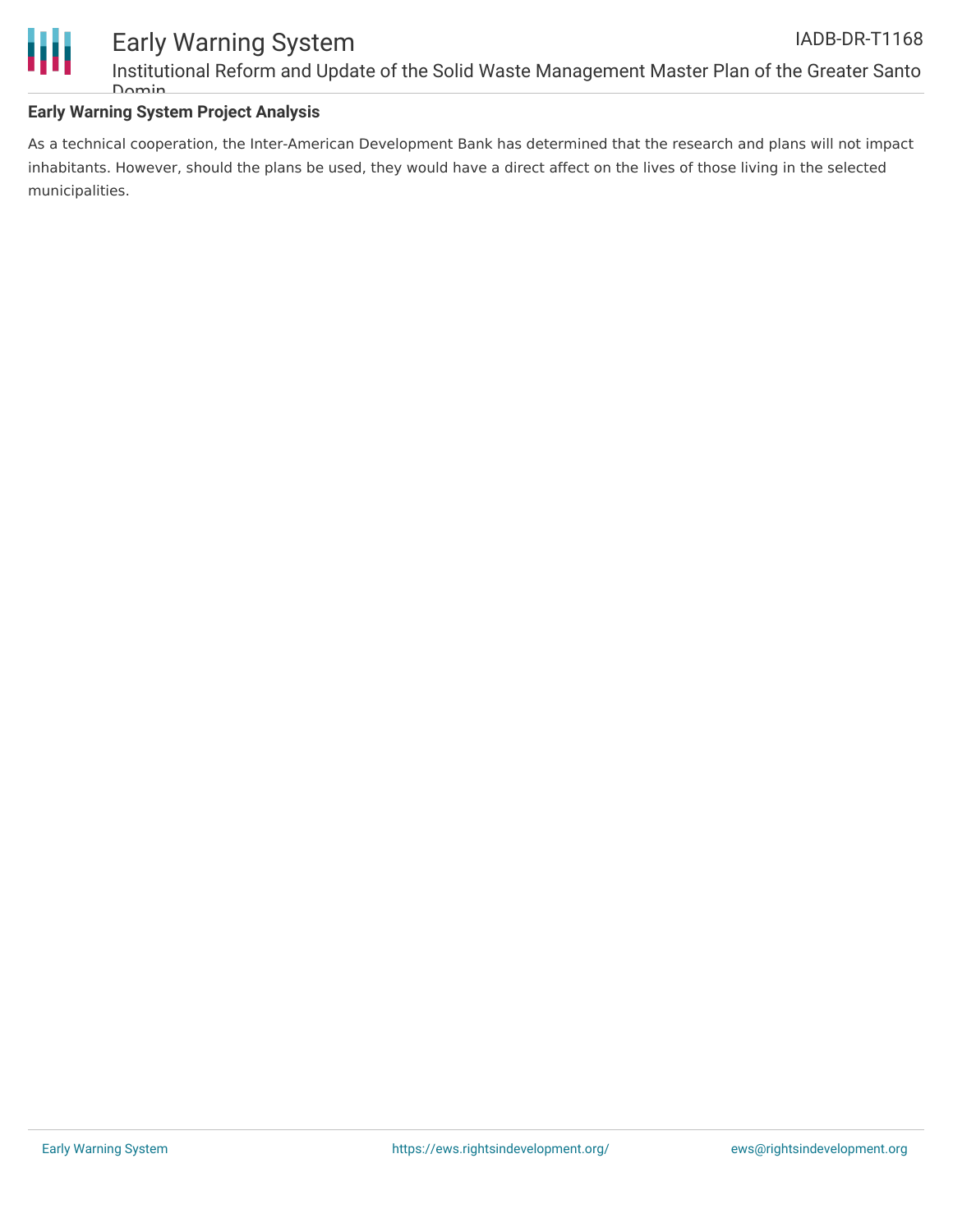

### Early Warning System

Institutional Reform and Update of the Solid Waste Management Master Plan of the Greater Santo Domin

### **Investment Description**

• Inter-American Development Bank (IADB)

The country will provide US\$80,000.00 in counterpart financing. Intern-American Development Bank funds will come from the Japanese Special Fund.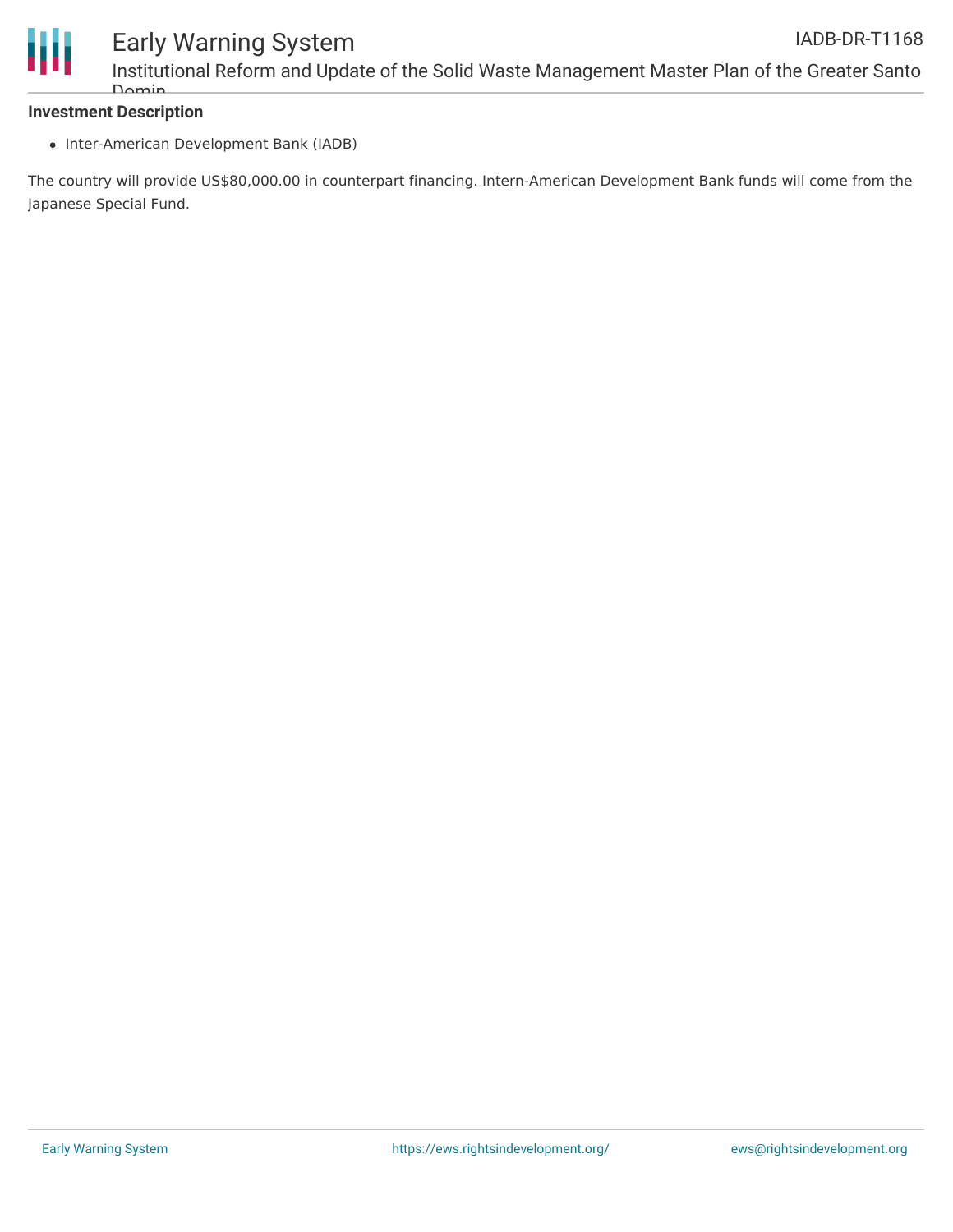

### **Contact Information**

### ACCOUNTABILITY MECHANISM OF IADB

The Independent Consultation and Investigation Mechanism (MICI) is the independent complaint mechanism and fact-finding body for people who have been or are likely to be adversely affected by an Inter-American Development Bank (IDB) or Inter-American Investment Corporation (IIC)-funded project. If you submit a complaint to MICI, they may assist you in addressing the problems you raised through a dispute-resolution process with those implementing the project and/or through an investigation to assess whether the IDB or IIC is following its own policies for preventing or mitigating harm to people or the environment. You can submit a complaint by sending an email to MICI@iadb.org. You can learn more about the MICI and how to file a complaint at http://www.iadb.org/en/mici/mici,1752.html (in English) or http://www.iadb.org/es/mici/mici,1752.html (Spanish).